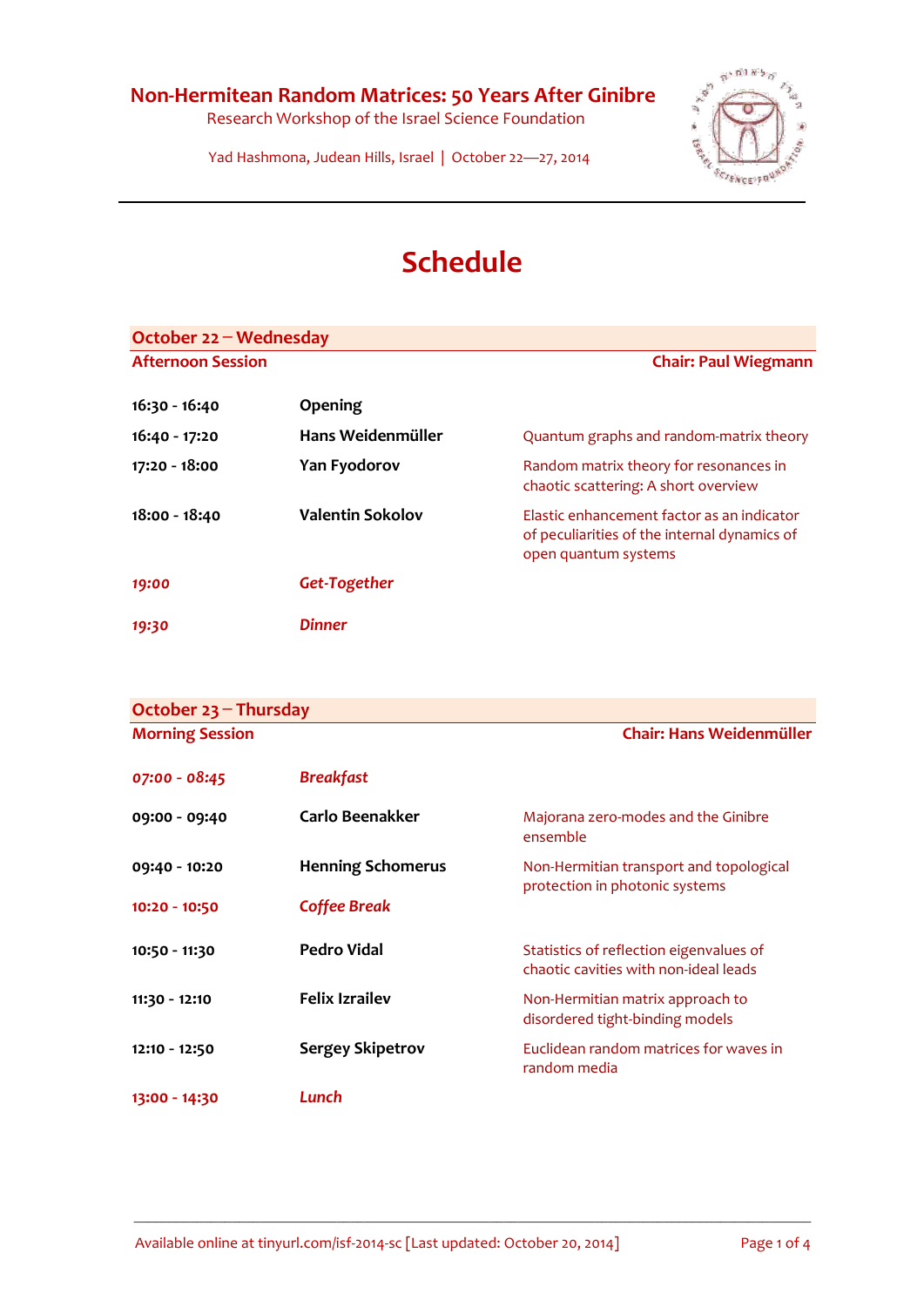| October $23$ – Thursday  |                         |                                                               |
|--------------------------|-------------------------|---------------------------------------------------------------|
| <b>Afternoon Session</b> |                         | <b>Chair: Boris Khoruzhenko</b>                               |
|                          |                         |                                                               |
| 14:30 - 15:10            | Maciej Nowak            | Dysonian dynamics of the Ginibre ensemble                     |
| 15:10 - 15:50            | Oleg Zaboronski         | Ginibre evolutions and interacting particle<br>systems        |
| 15:50 - 16:30            | <b>Alexander Orlov</b>  | Ginibre ensembles and the BKP hierarchy                       |
| $16:30 - 17:00$          | <b>Coffee Break</b>     |                                                               |
| 17:00 - 17:40            | Andrzej Jarosz          | Quantum dots and Jack polynomials                             |
| 17:40 - 18:20            | <b>Boris Gutkin</b>     | Universality in spectral statistics of open<br>quantum graphs |
| 18:20 - 19:00            | <b>Poster Session A</b> |                                                               |
| 19:00 - 20:00            | <b>Dinner</b>           |                                                               |

| October $24$ – Friday  |                                     |                                                                                                      |
|------------------------|-------------------------------------|------------------------------------------------------------------------------------------------------|
| <b>Morning Session</b> |                                     | <b>Chair: Yan Fyodorov</b>                                                                           |
| 07:00 - 08:30          | <b>Breakfast</b>                    |                                                                                                      |
| 08:40 - 09:20          | <b>Alexander Tikhomirov</b>         | Circular law and its generalizations                                                                 |
| 09:20 - 10:00          | Hoi Nguyen                          | On the concentration of random multilinear<br>forms and the universality of random block<br>matrices |
| 10:00 - 10:40          | Manjunath Krishnapur                | Hole probabilities in the Ginibre ensemble                                                           |
| 10:40 - 11:00          | <b>Coffee Break</b>                 |                                                                                                      |
| 11:00 - 11:40          | Karol Zyczkowski                    | Numerical range and non-Hermitian<br>random matrices                                                 |
| 11:40 - 12:20          | Arul Lakshminarayan                 | Matrices of random phases: The unimodular<br>ensemble                                                |
| 12:20 - 13:00          | <b>Jonathan Breuer</b>              | A central limit theorem for biorthogonal<br>ensembles                                                |
| 13:00 - 14:30          | Lunch                               |                                                                                                      |
| 16:00                  | <b>Walking Tour in Yad Hashmona</b> |                                                                                                      |
| 17:30                  | <b>Departure to Jerusalem</b>       |                                                                                                      |
| 19:00                  | Concert                             |                                                                                                      |
| 21:00 - 22:00          | <b>Dinner</b>                       |                                                                                                      |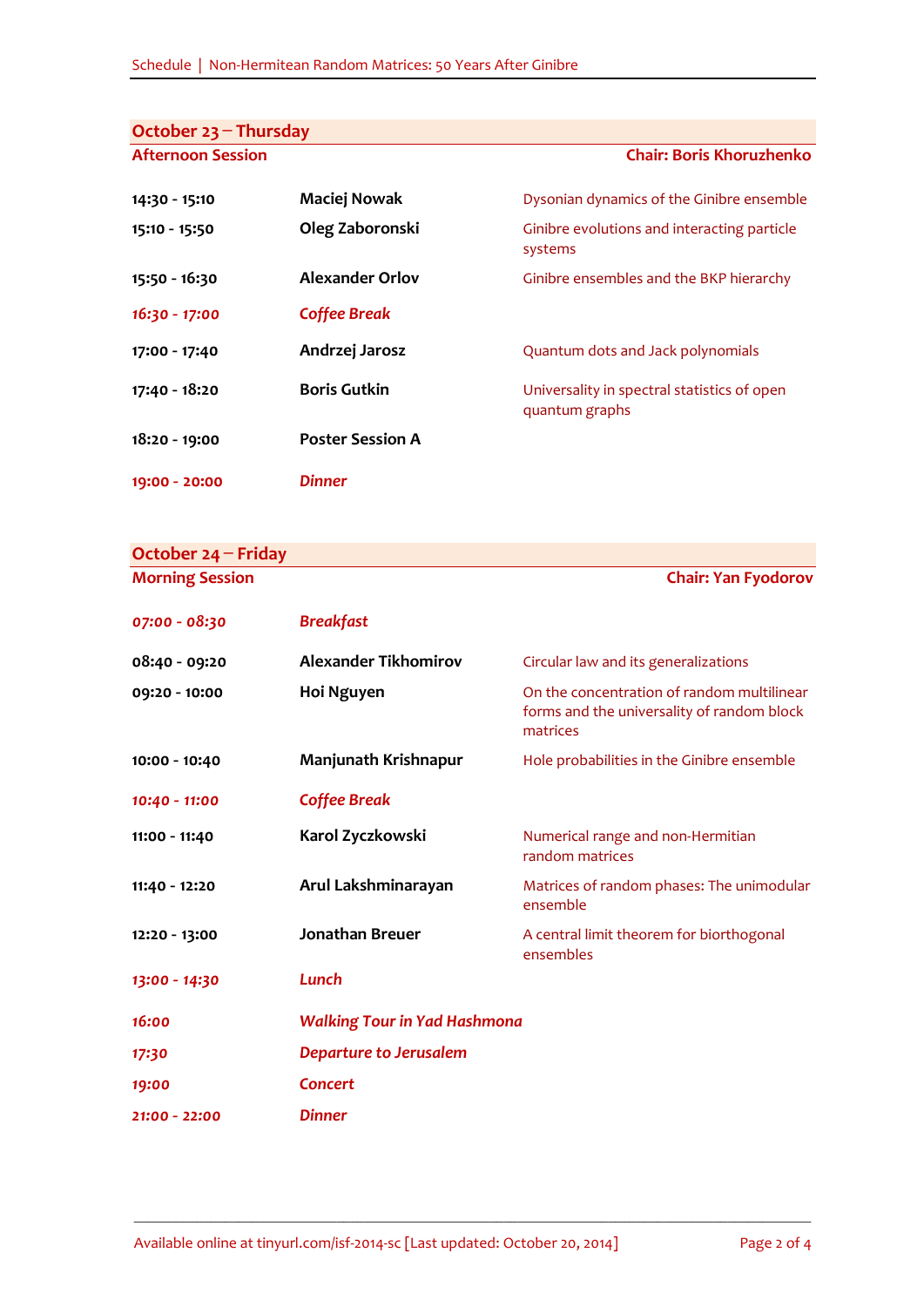## **October 25 ̶Saturday**

| $07:00 - 08:45$ | <b>Breakfast</b>                       |
|-----------------|----------------------------------------|
| $09:00 - 18:00$ | <b>Full day excursion in Jerusalem</b> |
| 20:00           | <b>Workshop Dinner</b>                 |

## **Daylight Saving Time ends: clocks are adjusted backward one hour on October 26 at 02:00**



| October 26 – Sunday    |                          |                                                                                                |
|------------------------|--------------------------|------------------------------------------------------------------------------------------------|
| <b>Morning Session</b> |                          | <b>Chair: Jac Verbaarschot</b>                                                                 |
| 07:00 - 08:45          | <b>Breakfast</b>         |                                                                                                |
| 09:00 - 09:40          | <b>Arthur Goetschy</b>   | Random Green's operators in disordered<br>open media                                           |
| 09:40 - 10:20          | <b>Eric Akkermans</b>    | Cooperative effects and photon localization<br>in atomic gases                                 |
| 10:20 - 10:50          | Coffee Break             |                                                                                                |
| 10:50 - 11:30          | <b>Nir Davidson</b>      | Measuring maximal eigenvalue distribution<br>of Wishart random matrices with coupled<br>lasers |
| 11:30 - 12:10          | <b>Boris Khoruzhenko</b> | A nonlinear analogue of May-Wigner<br>instability transition                                   |
| 12:10 - 12:50          | <b>Gernot Akemann</b>    | Universal distribution of Lyapunov<br>exponents for products of Ginibre matrices               |
| 13:00 - 14:30          | Lunch                    |                                                                                                |